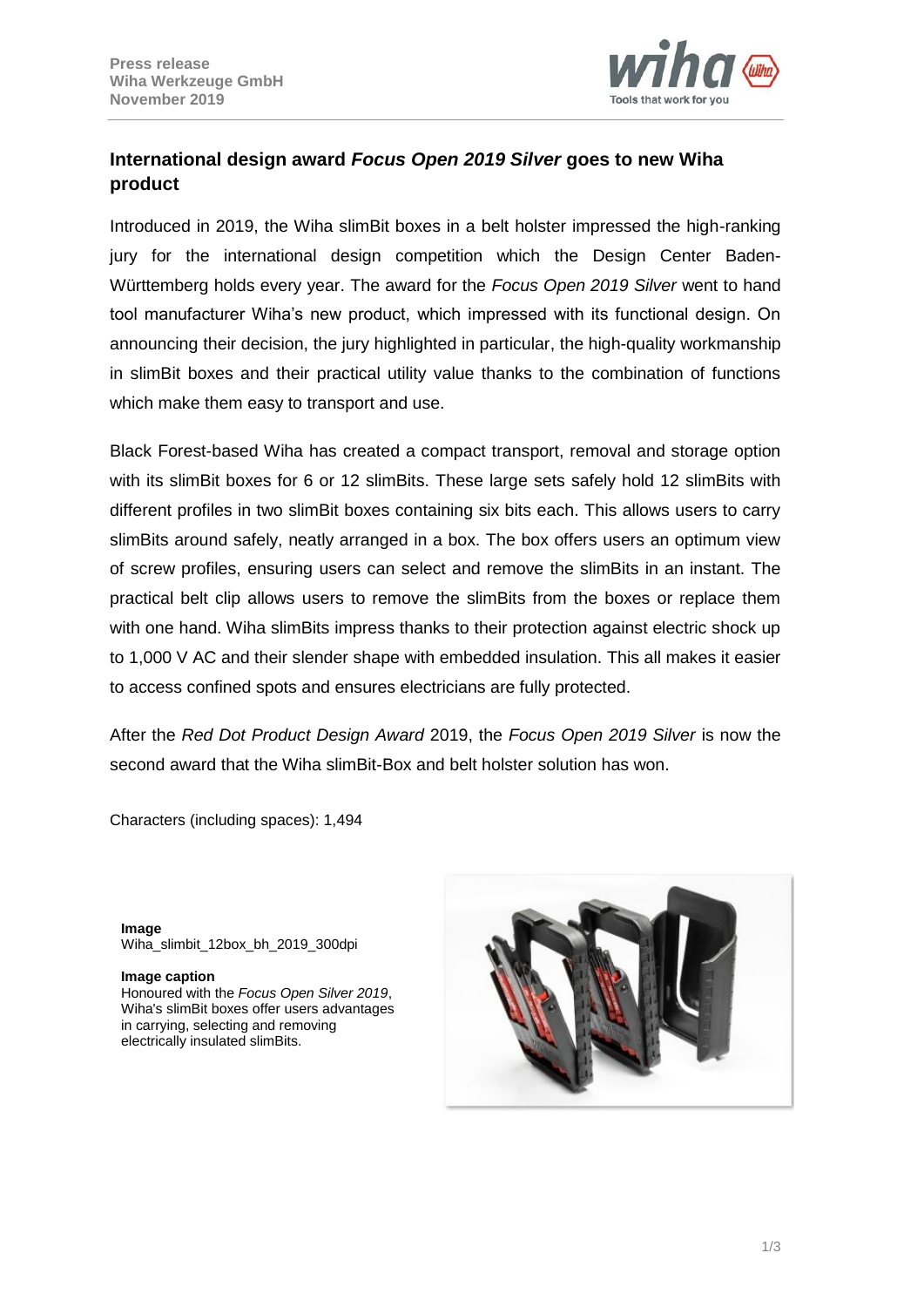

### **Image**

Wiha\_user\_slimBit\_6Box\_bh\_2019\_300dpi

#### **Image caption**

Simply carry on the practical belt clip, select a slimBit, remove or replace with one hand and you're done.



#### **Image**

focusopensilver\_reddot\_slimbitboxes\_wiha 2019\_300dpi

#### **Image caption**

The Wiha slimBit boxes impressed thanks to their practical usage and the benefits which carrying and using slimBits bring. They were also recently honoured with the *Red Dot Product Design Award* 2019.



**Access high-resolution image material here [www.wiha.com/de/newsroom](http://www.wiha.com/de/newsroom) You will find all image files under the corresponding press release/product information. You are also welcome to contact us directly.**

### **About Wiha**

Wiha is one of the world's leading manufacturers for hand tools for professional use in trade and industry. Founded as a small family firm over 80 years ago, today, Wiha is a globally active company, still owner-operated by the Hahn family. Wiha seeks to make daily life much easier for users with a product assortment of innovative hand tool solutions geared towards user needs which increase efficiency, reduce costs and preserve health. This is why Wiha develops, designs and manufactures products that meet the strictest requirements for quality, functionality, durability and ergonomic design. It provides a comprehensive range of tool concepts and sets, screwdrivers, torque tools, multitools, L-keys, bits, pliers, soft-faced hammers and much more. Special professional VDE hand tool solutions ensure a greater, optimised range focused on need and demand. A host of design awards underline the setting of standards in terms of functionality, design and quality. In 2019 the company received the German Brand Winner Award and the Red Dot Brand Award "Best of the Best" in 2019 for its excellent brand work and development. In the same year, Wiha also received the honourable distinction of being among the "TOP 100" most innovative companies in the German SME sector for the second time. The company was also distinguished with the Manufacturing Excellence Award (MX Award) as the best SME in Germany back in 2014.